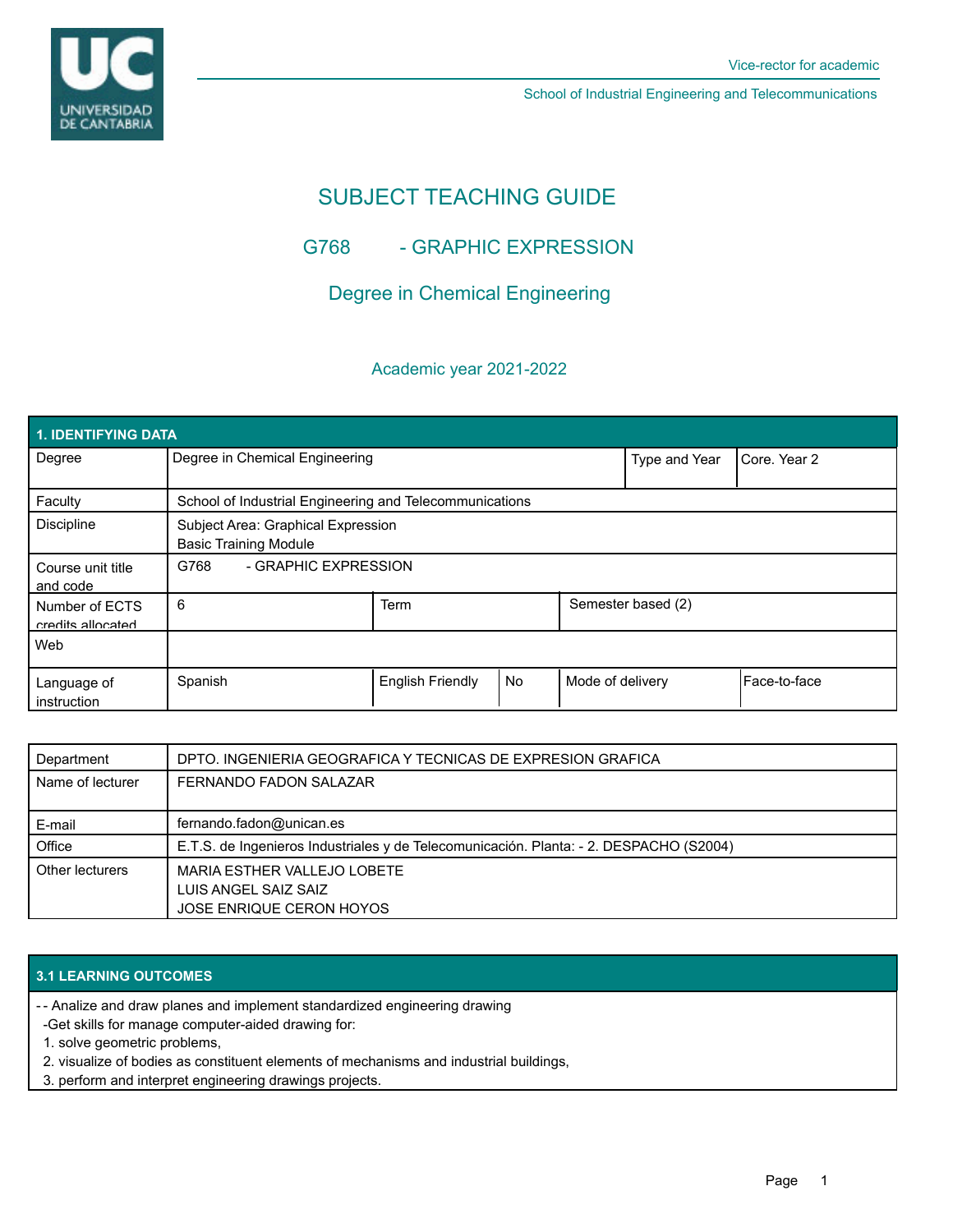

School of Industrial Engineering and Telecommunications

### **4. OBJECTIVES**

- Be able to represent an object in a graphic document, by means of applying representation systems and technical drawing standards, so that it is properly defined and can be interpreted by another.

- Give clear and justified graphically, oral and written design ideas and interpretation of engineering drawings.

|    | <b>6. COURSE ORGANIZATION</b>                                                                                                                                                                                                                                                                                                                                                                                                                      |  |  |  |  |  |
|----|----------------------------------------------------------------------------------------------------------------------------------------------------------------------------------------------------------------------------------------------------------------------------------------------------------------------------------------------------------------------------------------------------------------------------------------------------|--|--|--|--|--|
|    | <b>CONTENTS</b>                                                                                                                                                                                                                                                                                                                                                                                                                                    |  |  |  |  |  |
| 11 | 1: Metric geometry and descriptive geometry. Representation systems.<br>General knowledge representation systems metric<br>General notions of representation. Visualization. Perspective Isometric and perspective cavalier.                                                                                                                                                                                                                       |  |  |  |  |  |
| l2 | 2: Metric geometry and descriptive. Multiview orthographic projection system. (Spatial resolution of DAO exercises)<br>Point, line and plane.<br>Representation of objects. DAO.<br>True magnitudes of flat shapes. DAO.<br>Intersections, DAO.<br>Minimum distances, DAO.<br>Angles. DAO.<br>Curves and surfaces. Polyhedra. DAO.<br>The pyramid and the cone. The prism and the cylinder. DAO.<br>Intersection and development of surfaces. DAO. |  |  |  |  |  |
| Iз | 3: Metric geometry and descriptive geometry. System dimension drawings. Digital terrain models.<br>Point, line and plane.<br>Intersections. Roof.<br>Minimum distances. True magnitudes. Topographical drawing. Representation of the terrain. Digital Terrain Models.<br>Profiles. Explanations.MDT                                                                                                                                               |  |  |  |  |  |
| 14 | 4: Technical Drawing. Plane generation.<br>Standard representations. Views auxiliaries. Cortes, sections and breaks<br>Dimensioning. Scales.<br>Representation of threaded elements.<br>Sketchs.<br>Generation and interpretation of planes.<br>Getting DAO planes.                                                                                                                                                                                |  |  |  |  |  |
| 5  | Representation of industrial plants: Chemical.                                                                                                                                                                                                                                                                                                                                                                                                     |  |  |  |  |  |